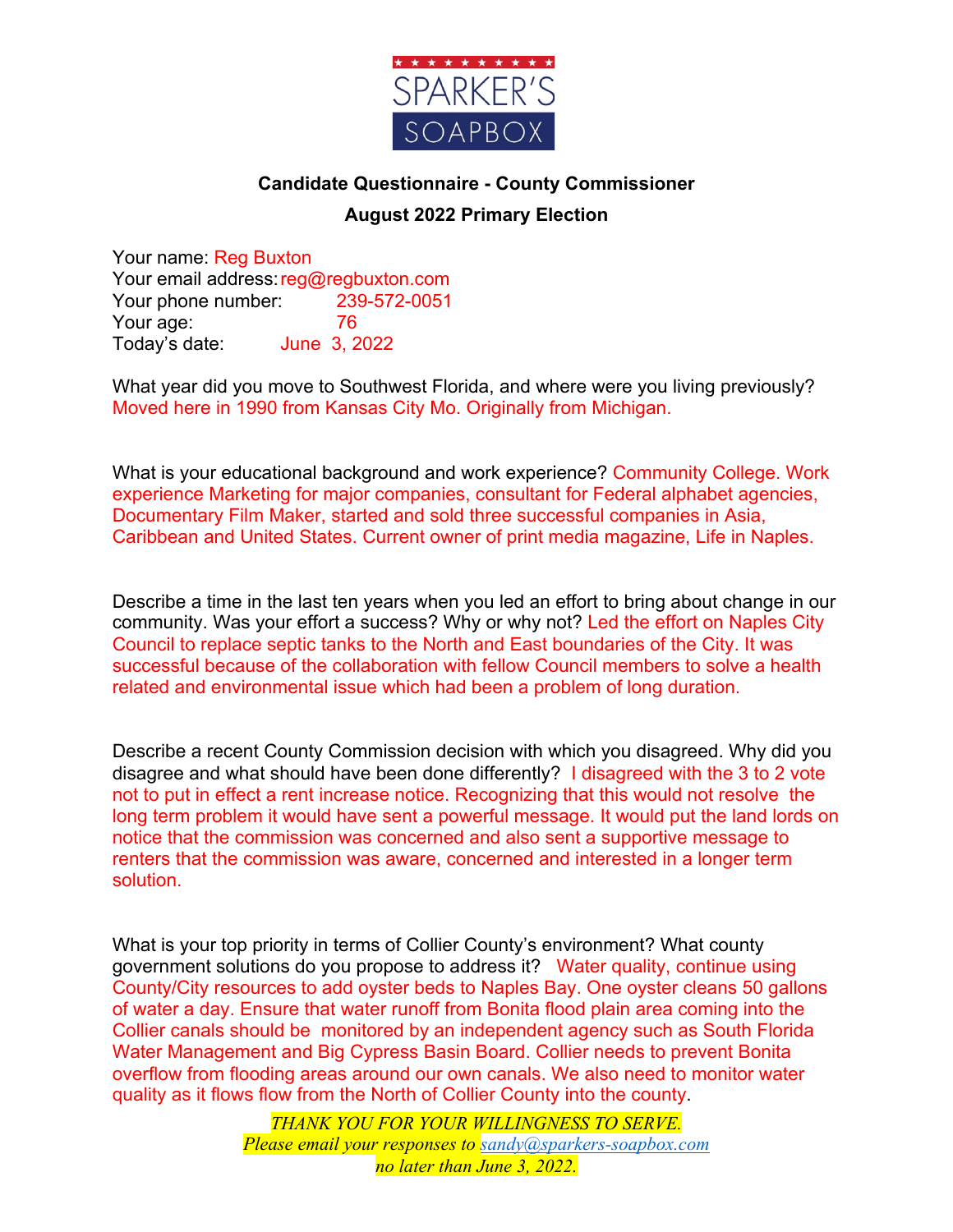What is your top priority in terms of Collier County's infrastructure? What county government solutions do you propose to address it? The stated mission is to construct, manage, maintain, repair, and remodel the county's infrastructure and facilities in a professional and cost-effective manner. Regarding road management; more aggressive advanced planning and more foresight into population expansion needs to go into each decision. The road plans that are currently in place need consistent oversight ensuring that they are not side stepped or get lost in the cue. If and when possible the time frame for both starting a project and completion should be fast tracked. My four years experience on the Metropolitan Planning Organization (MPO) and four years on the State of Florida MPO Board of Governors gives me the advantage of using my contacts and knowledge to enhance my role as Commissioner.

What is your top priority in terms of the growth and development of eastern Collier County? What county government solutions do you propose to address it? Growth 78% of Collier County is protected land cannot be built on. Of the 22% that can be built on only 13.8% has been developed. Growth in the Rural lands needs to be well thought out with both short and long term goals. A good functional plan would be clusters of homes in the 1500/2000 range which would ensure all needed resources could and would be provided. Larger areas of green space should remain available as natural habitat, for environmental purposes and our quality of life. With proper collaboration between County Commissioners and landowner's / developers this is achievable.

What is your top priority in terms of redevelopment in coastal Collier County? What county government solutions do you propose to address it? The usage of land requires prudent choices with oversight so that we can attest that our beaches are kept in pristine condition with available access for our citizens. This requires collaboration with citizens and Government. This important matter must balance property rights, along with residents' concerns as we carefully develop the few remaining parcels available for build out. We want to maintain what we have securing Collier County Coastal areas as the gem that they are.

What is your top priority in terms of affordable housing in Collier County? What county government solutions do you propose to address it? It is imperative and fundamental that we collaborate with public / private businesses and investors to find a solution. This is multilayered and will need an inventive approach. Consider these thoughts and imaginative solutions. School District already has land and could utilize a portion of it to build apartments for teachers, Fire Departments use some of their land inventory to provide housing for staff. Hospitals could do the same thing for their employees. County Government could assist with partial funding on these projects. Government should not however be in the business of housing management. I have served on three different affordable housing committee's over the last 25 years if you took at my original notes they are very close to the ones taken more recently. We kicked the can down the road long enough and it's time for action.

> *THANK YOU FOR YOUR WILLINGNESS TO SERVE. Please email your responses to sandy@sparkers-soapbox.com no later than June 3, 2022.*